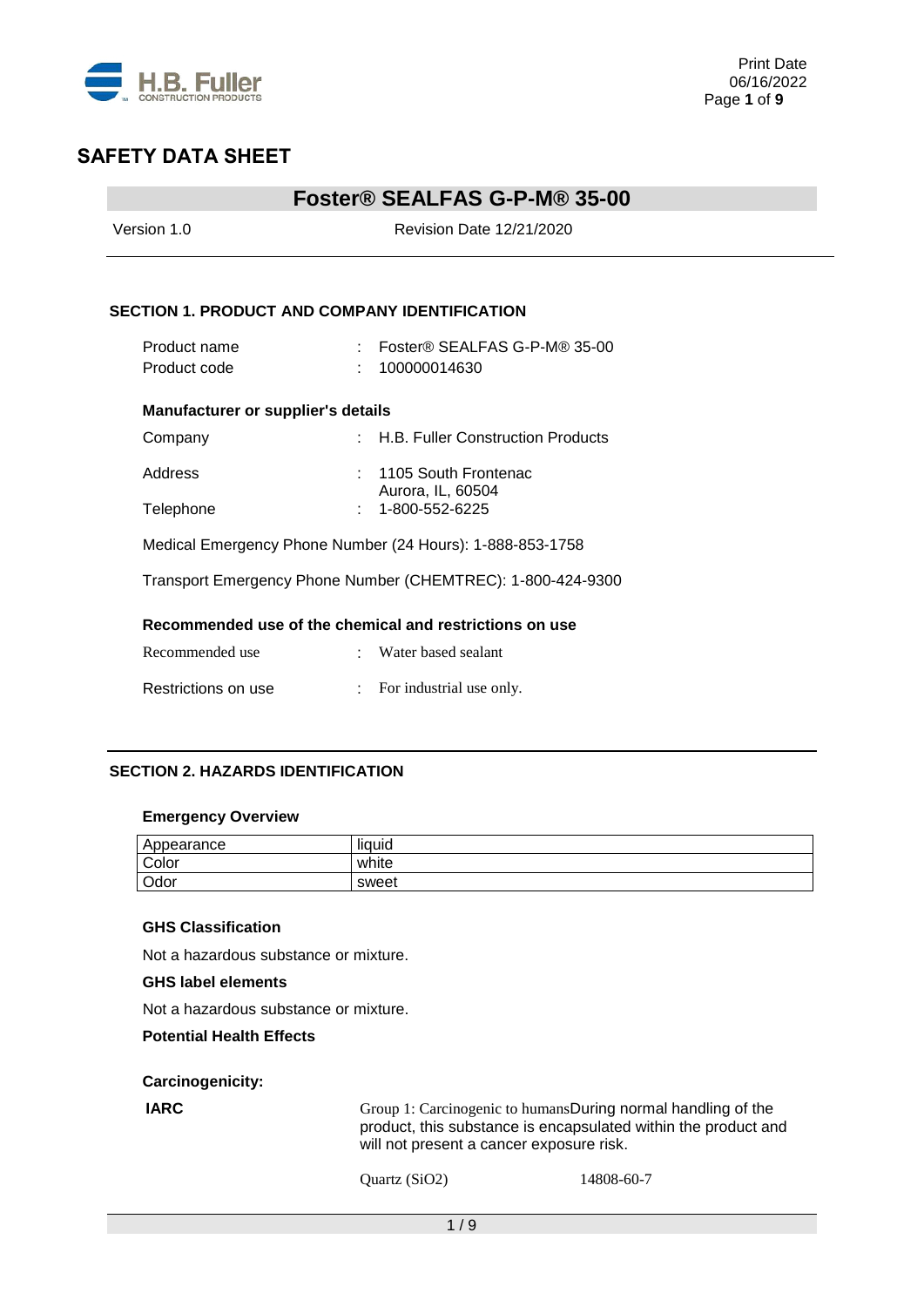

|             | Foster <sup>®</sup> SEALFAS G-P-M® 35-00                                                                                            |                                                                                                                                                                         |  |  |
|-------------|-------------------------------------------------------------------------------------------------------------------------------------|-------------------------------------------------------------------------------------------------------------------------------------------------------------------------|--|--|
| Version 1.0 | Revision Date 12/21/2020                                                                                                            |                                                                                                                                                                         |  |  |
|             | Group 2B: Possibly carcinogenic to humansDuring normal handling<br>and will not present a cancer exposure risk.<br>titanium dioxide | of the product, this substance is encapsulated within the product<br>13463-67-7                                                                                         |  |  |
| <b>OSHA</b> | No component of this product present at levels greater than or<br>equal to 0.1% is on OSHA's list of regulated carcinogens.         |                                                                                                                                                                         |  |  |
| <b>NTP</b>  |                                                                                                                                     | Known to be human carcinogenDuring normal handling of the<br>product, this substance is encapsulated within the product and<br>will not present a cancer exposure risk. |  |  |
|             | Quartz (SiO2)                                                                                                                       | 14808-60-7                                                                                                                                                              |  |  |

### **SECTION 3. COMPOSITION/INFORMATION ON INGREDIENTS**

Substance / Mixture : Mixture

### **Hazardous ingredients**

| Chemical name           | CAS-No.    | Concentration [%] |
|-------------------------|------------|-------------------|
| aluminium hydroxide     | 21645-51-2 | $20 - 30$         |
| calcium carbonate       | 471-34-1   | $10 - 20$         |
| Wollastonite (Ca(SiO3)) | 13983-17-0 | $5 - 10$          |
| titanium dioxide        | 13463-67-7 | $1 - 5$           |
| Quartz (SiO2)           | 14808-60-7 | $0.1 - 1$         |

Actual concentration is withheld as a trade secret

### **SECTION 4. FIRST AID MEASURES**

| General advice          | : Show this material safety data sheet to the doctor in<br>attendance.                                                |
|-------------------------|-----------------------------------------------------------------------------------------------------------------------|
| If inhaled              | $\therefore$ Move to fresh air.<br>If symptoms persist, call a physician.                                             |
| In case of skin contact | : Wash off with soap and water.                                                                                       |
| In case of eye contact  | : Flush eyes with water at least 15 minutes. Get medical<br>attention if eye irritation develops or persists.         |
| If swallowed            | : Do not induce vomiting. Seek medical attention if symptoms<br>develop. Provide medical care provider with this SDS. |

#### **SECTION 5. FIRE-FIGHTING MEASURES**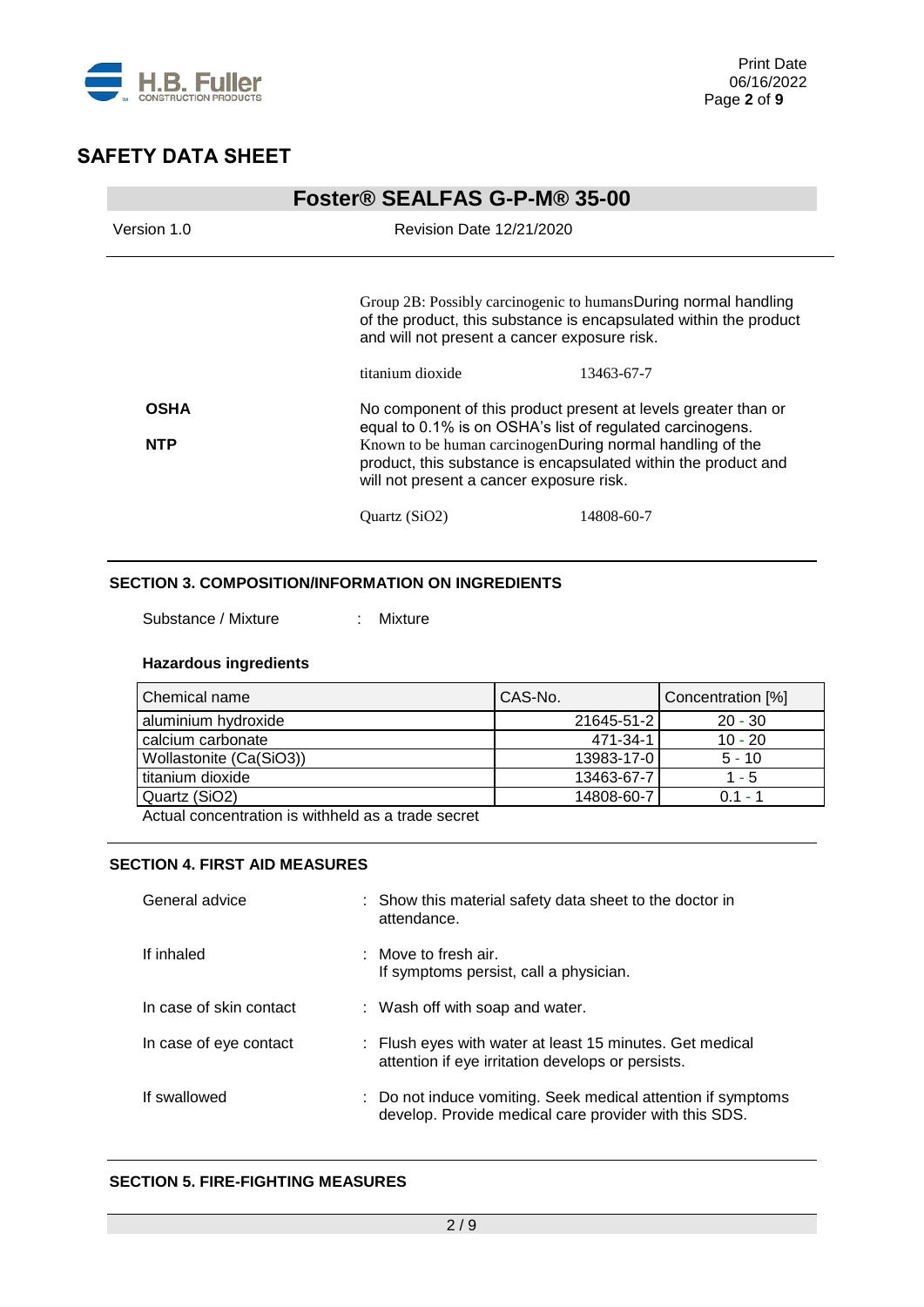

| Foster® SEALFAS G-P-M® 35-00                             |                                                                                                                                  |  |  |
|----------------------------------------------------------|----------------------------------------------------------------------------------------------------------------------------------|--|--|
| Version 1.0                                              | <b>Revision Date 12/21/2020</b>                                                                                                  |  |  |
| Suitable extinguishing media                             | : Not combustible.<br>Use extinguishing measures that are appropriate to local<br>circumstances and the surrounding environment. |  |  |
| Unsuitable extinguishing<br>media                        | : none                                                                                                                           |  |  |
| Specific hazards during fire<br>fighting                 | : Cool closed containers exposed to fire with water spray.                                                                       |  |  |
| Specific extinguishing<br>methods<br>Further information | : This product is an aqueous mixture that will not burn. Dried<br>product film will burn in a fire.                              |  |  |

### **SECTION 6. ACCIDENTAL RELEASE MEASURES**

| Personal precautions,<br>protective equipment and<br>emergency procedures | : Refer to protective measures listed in sections 7 and 8.                                                  |
|---------------------------------------------------------------------------|-------------------------------------------------------------------------------------------------------------|
| Environmental precautions                                                 | : No special environmental precautions required.<br>Prevent product from entering drains.                   |
| Methods and materials for<br>containment and cleaning up                  | : Soak up with inert absorbent material (e.g. sand, silica gel,<br>acid binder, universal binder, sawdust). |

### **SECTION 7. HANDLING AND STORAGE**

| Advice on safe handling     | : No special precautions are needed in handling this material.            |
|-----------------------------|---------------------------------------------------------------------------|
| Conditions for safe storage | : Keep container closed when not in use.<br>Keep in a dry, cool place.    |
| Materials to avoid          | Do not freeze.<br>No special restrictions on storage with other products. |
| Storage temperature         | : $>= 40 °F$                                                              |

### **SECTION 8. EXPOSURE CONTROLS/PERSONAL PROTECTION**

### **Ingredients with workplace control parameters**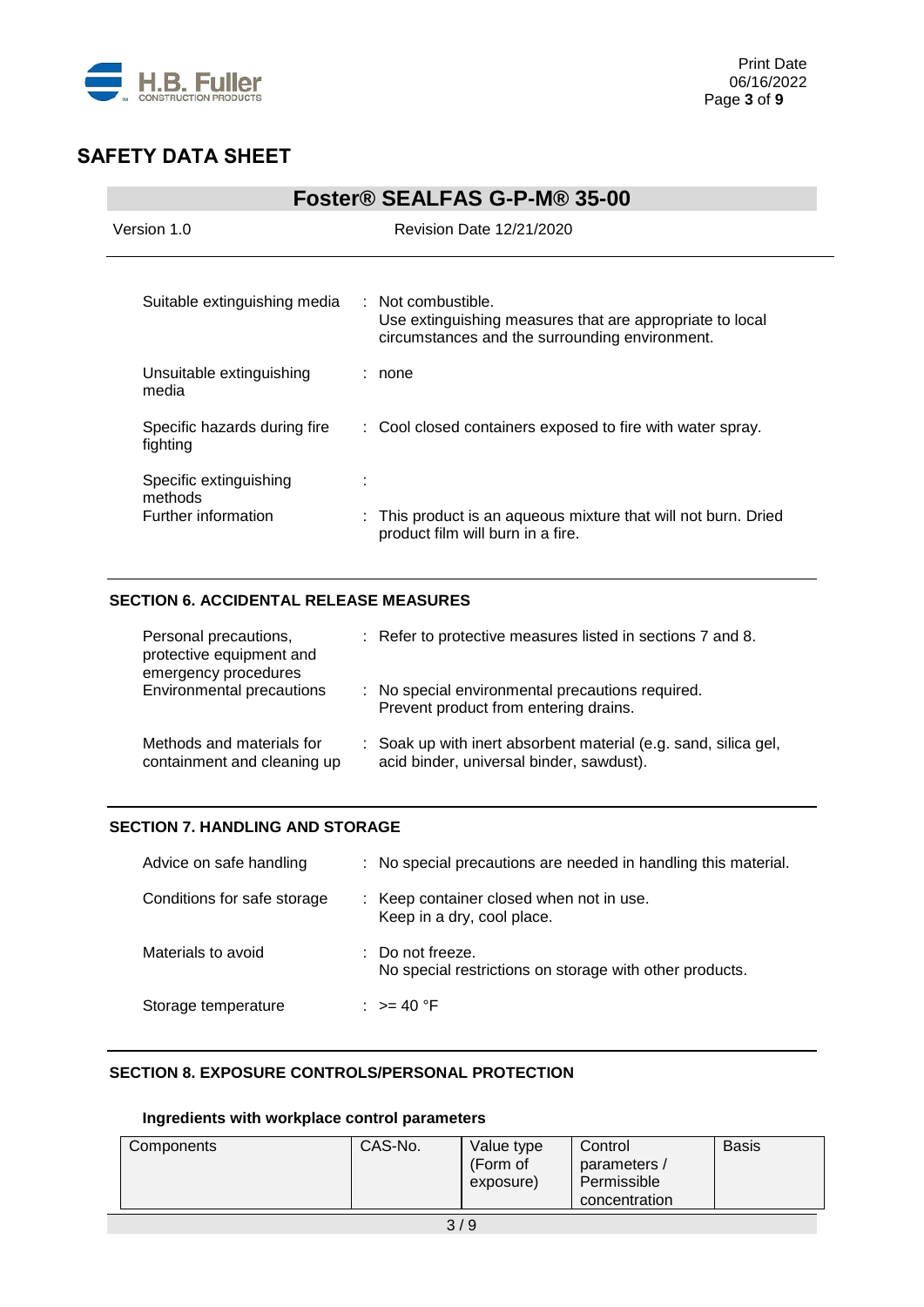

# **Foster® SEALFAS G-P-M® 35-00**

Version 1.0 Revision Date 12/21/2020

| aluminium hydroxide     | 21645-51-2 | <b>TWA</b><br>(Respirable<br>particulate<br>matter) | 1 $mg/m3$             | <b>ACGIH</b>        |
|-------------------------|------------|-----------------------------------------------------|-----------------------|---------------------|
|                         |            | <b>TWA</b><br>(Respirable<br>particulate<br>matter) | 1 $mg/m3$             | <b>ACGIH</b>        |
| calcium carbonate       | 471-34-1   | PEL (Total<br>dust)                                 | 10 mg/m3              | <b>CAL PEL</b>      |
|                         |            | PEL<br>(respirable<br>dust fraction)                | 5 mg/m3               | <b>CAL PEL</b>      |
| Wollastonite (Ca(SiO3)) | 13983-17-0 | <b>TWA</b><br>(Inhalable<br>particulate<br>matter)  | 1 $mg/m3$             | <b>ACGIH</b>        |
| titanium dioxide        | 13463-67-7 | <b>TWA</b>                                          | 10 mg/m3              | <b>ACGIH</b>        |
|                         |            | TWA (total<br>dust)                                 | 15 mg/m3              | OSHA <sub>Z-1</sub> |
|                         |            | TWA (Total)                                         | 10 mg/m3              | OSHA P0             |
|                         |            | <b>TWA</b> (Total<br>dust)                          | 10 mg/m3              | OSHA P0             |
| Quartz (SiO2)           | 14808-60-7 | <b>TWA</b><br>(Respirable<br>particulate<br>matter) | $0.025$ mg/m $3$      | <b>ACGIH</b>        |
|                         |            | TWA (total<br>dust)                                 | 30 mg/m3<br>/%SiO2+2  | OSHA Z-3            |
|                         |            | <b>TWA</b><br>(respirable)                          | 10 mg/m3<br>/%SiO2+2  | OSHA Z-3            |
|                         |            | <b>TWA</b><br>(respirable)                          | 250 mppcf<br>/%SiO2+5 | OSHA Z-3            |
|                         |            | <b>TWA</b><br>(Respirable<br>fraction)              | $0.1$ mg/m $3$        | OSHA P0             |
|                         |            | <b>TWA</b><br>(Respirable<br>dust)                  | $0.05$ mg/m3          | OSHA Z-1            |
|                         |            | PEL<br>(Respirable<br>dust)                         | $0.05$ mg/m $3$       | CAL PEL             |
|                         |            | <b>TWA</b><br>(respirable<br>dust fraction)         | $0.1 \text{ mg/m}$    | OSHA P0             |

### **Personal protective equipment**

Respiratory protection : No personal respiratory protective equipment normally required.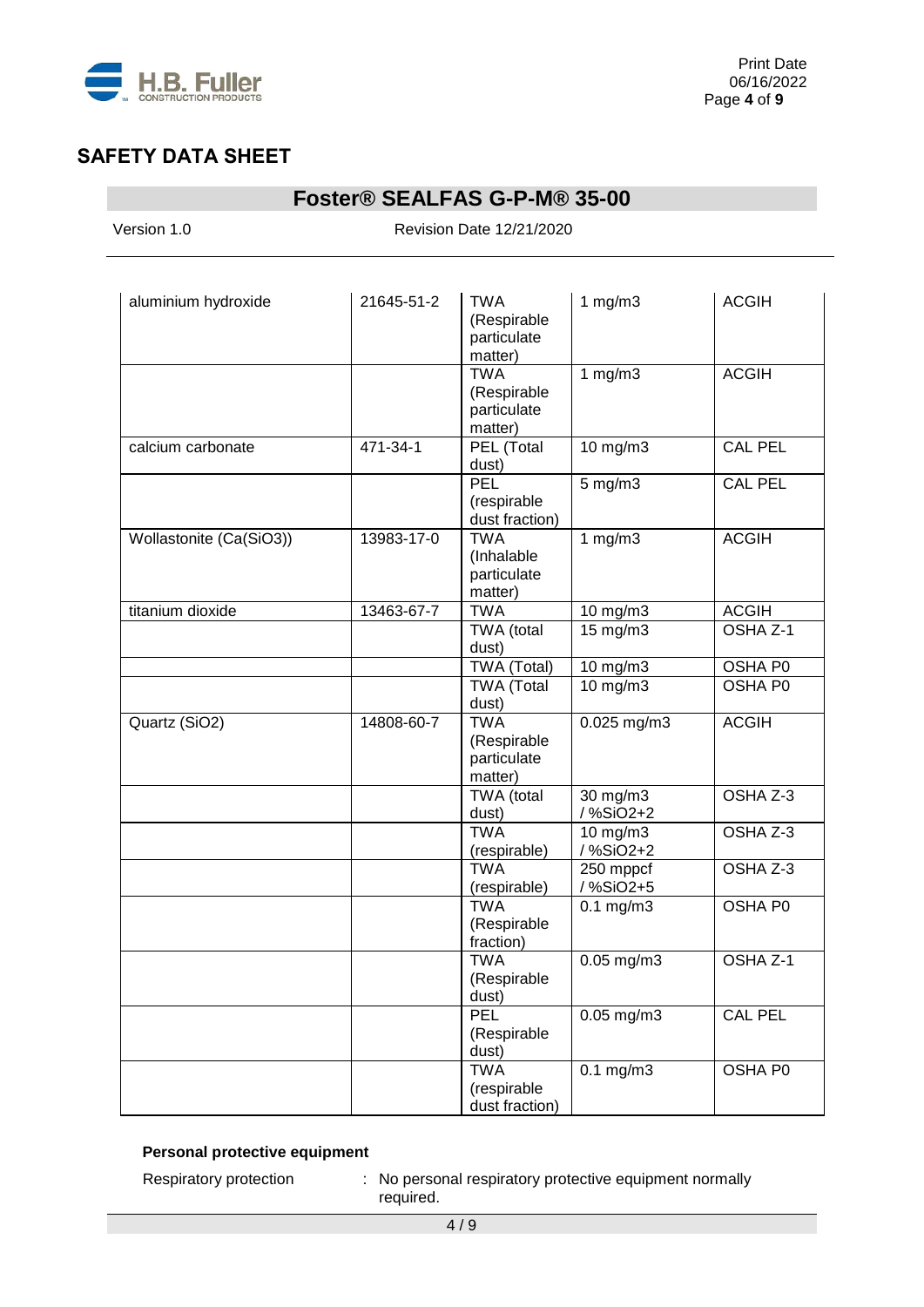

|                                        | Foster® SEALFAS G-P-M® 35-00                                                   |
|----------------------------------------|--------------------------------------------------------------------------------|
| Version 1.0                            | Revision Date 12/21/2020                                                       |
|                                        | In case of insufficient ventilation, wear suitable respiratory<br>equipment.   |
| Hand protection<br>Material<br>Remarks | : Nitrile rubber<br>: For prolonged or repeated contact use protective gloves. |
| Eye protection                         | : Safety glasses                                                               |
| Protective measures                    | : No special protective equipment required.                                    |

### **SECTION 9. PHYSICAL AND CHEMICAL PROPERTIES**

| liquid<br>white<br>sweet<br>: No data available                |
|----------------------------------------------------------------|
| :32 °F                                                         |
| : 212 °F                                                       |
| : is not determined<br>Not classified as a flammability hazard |
| : Upper flammability limit<br>is not determined                |
| : Lower flammability limit<br>is not determined                |
| : is not determined                                            |
| : 11.3 - 11.9 lb/gal                                           |
| dispersible                                                    |
| No data available                                              |
| $:$ is not determined                                          |
| < 50                                                           |
|                                                                |

### **SECTION 10. STABILITY AND REACTIVITY**

|                                      | 5/9                                        |
|--------------------------------------|--------------------------------------------|
| reactions<br>Hazardous decomposition | : Stable under normal conditions.          |
| Possibility of hazardous             | : Hazardous polymerization does not occur. |
| Chemical stability                   | : The product is chemically stable.        |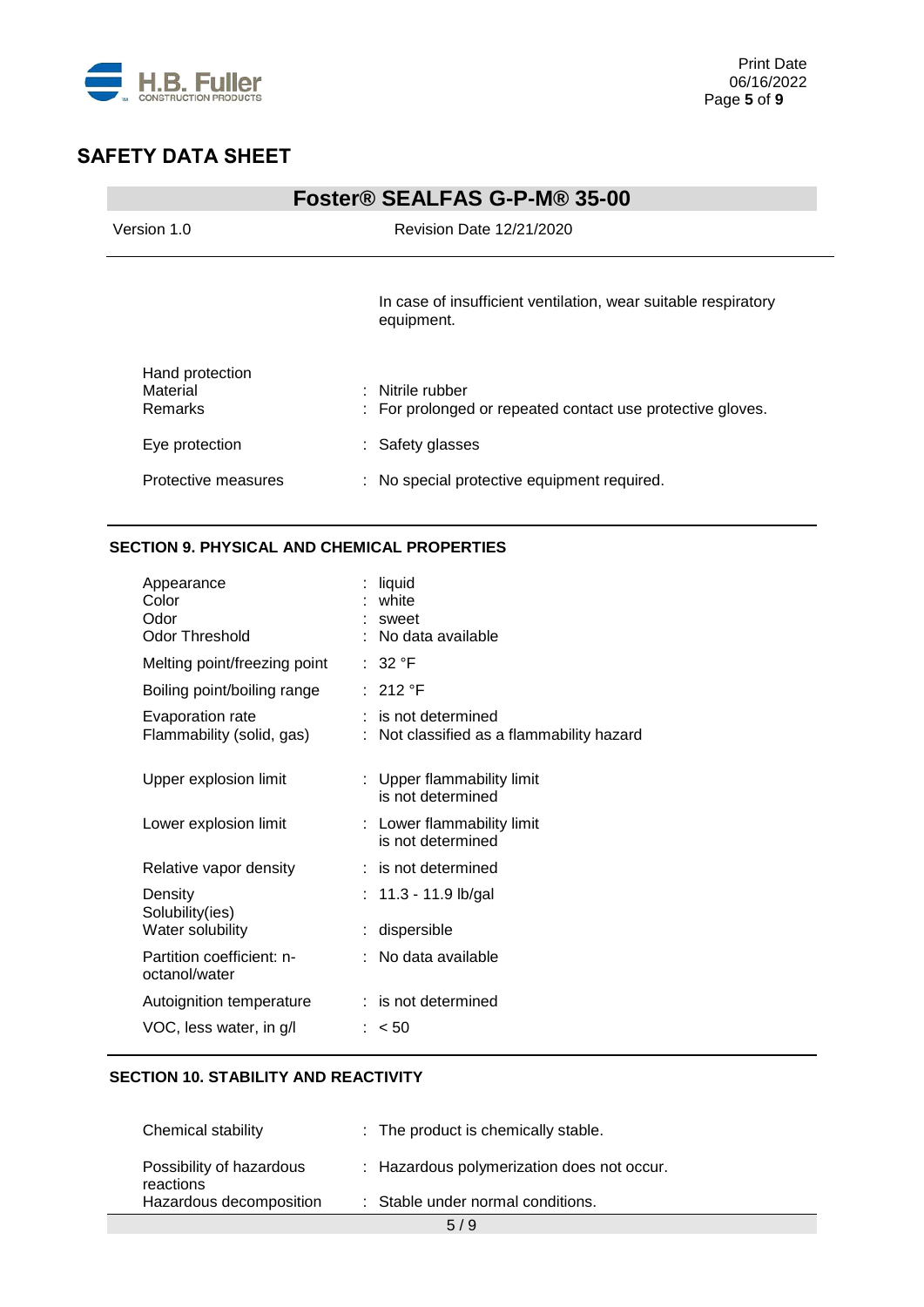

### **Foster® SEALFAS G-P-M® 35-00**

Version 1.0 Revision Date 12/21/2020

products

#### **SECTION 11. TOXICOLOGICAL INFORMATION**

#### **Acute toxicity**

No data available

#### **Skin corrosion/irritation**

No data available

#### **Serious eye damage/eye irritation**

No data available

#### **Respiratory or skin sensitization**

No data available

#### **Germ cell mutagenicity**

No data available

#### **Carcinogenicity**

No data available

#### **Reproductive toxicity**

No data available

#### **STOT-single exposure**

No data available

#### **STOT-repeated exposure**

No data available

### **Aspiration toxicity**

No data available

#### **SECTION 12. ECOLOGICAL INFORMATION**

#### **Ecotoxicity**

No data available

#### **Persistence and degradability**

No data available **Bioaccumulative potential**

#### **Mobility in soil**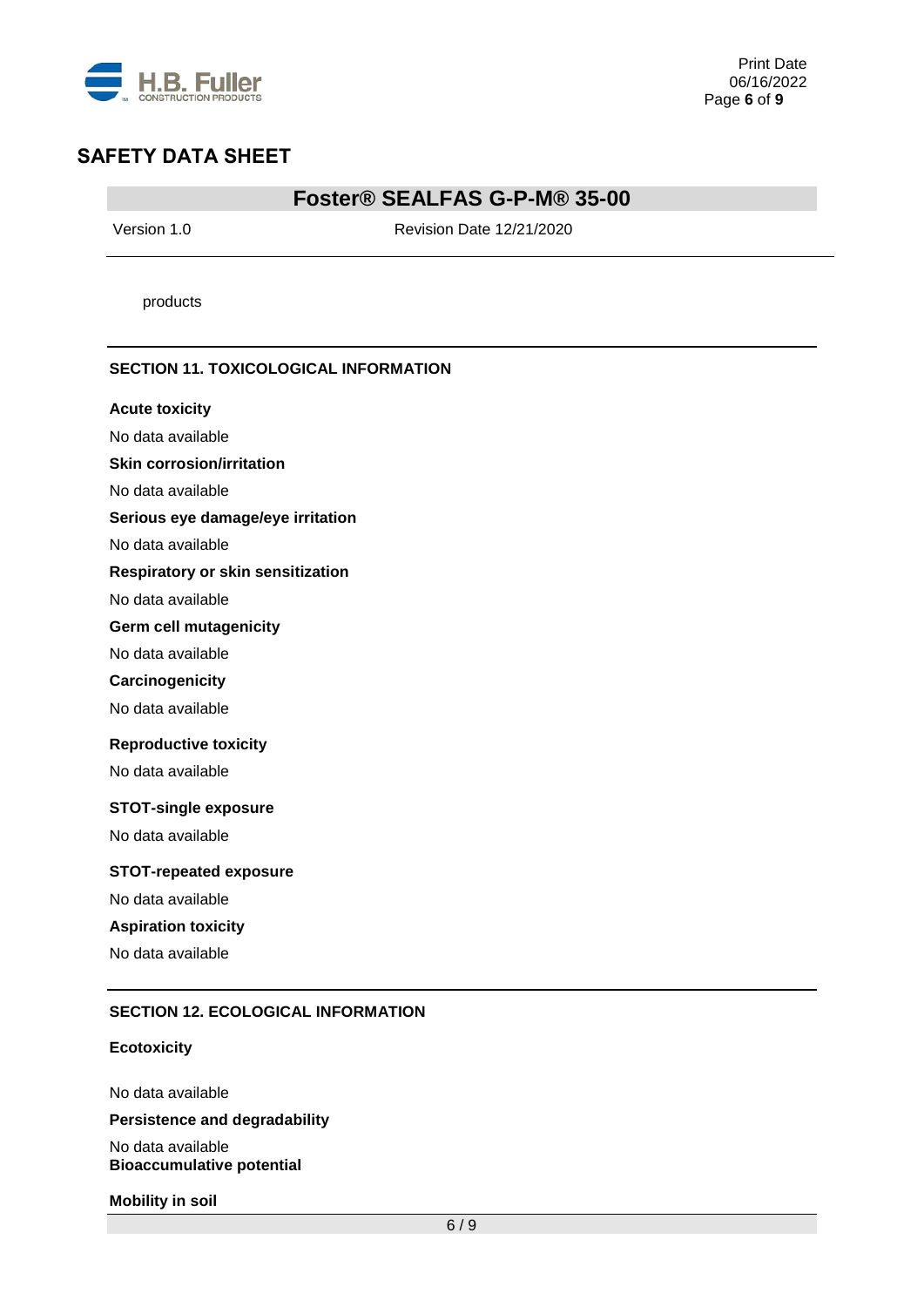

### **Foster® SEALFAS G-P-M® 35-00**

Version 1.0 Revision Date 12/21/2020

### No data available **Other adverse effects**

No data available

### **SECTION 13. DISPOSAL CONSIDERATIONS**

#### **Disposal methods**

Waste from residues : To the best of our knowledge, this product does not meet the definition of hazardous waste under the U.S. EPA Hazardous Waste Regulations 40 CFR 261. Solidify and dispose of in an approved landfill. Consult state, local or provincial authorities for more restrictive requirements. The hazard and precautionary statements displayed on the label also apply to any residues left in the container.

### **SECTION 14. TRANSPORT INFORMATION**

#### **Special precautions for user**

Not applicable

### **Domestic regulation**

**49 CFR** Not regulated as a dangerous good

#### **International Regulations**

**UNRTDG** Not regulated as a dangerous good

**IATA-DGR** Not regulated as a dangerous good

#### **IMDG-Code** Not regulated as a dangerous good

#### **Transport in bulk according to Annex II of MARPOL 73/78 and the IBC Code**

Not applicable for product as supplied.

#### **SECTION 15. REGULATORY INFORMATION**

**SARA 311/312 Hazards** : No SARA Hazards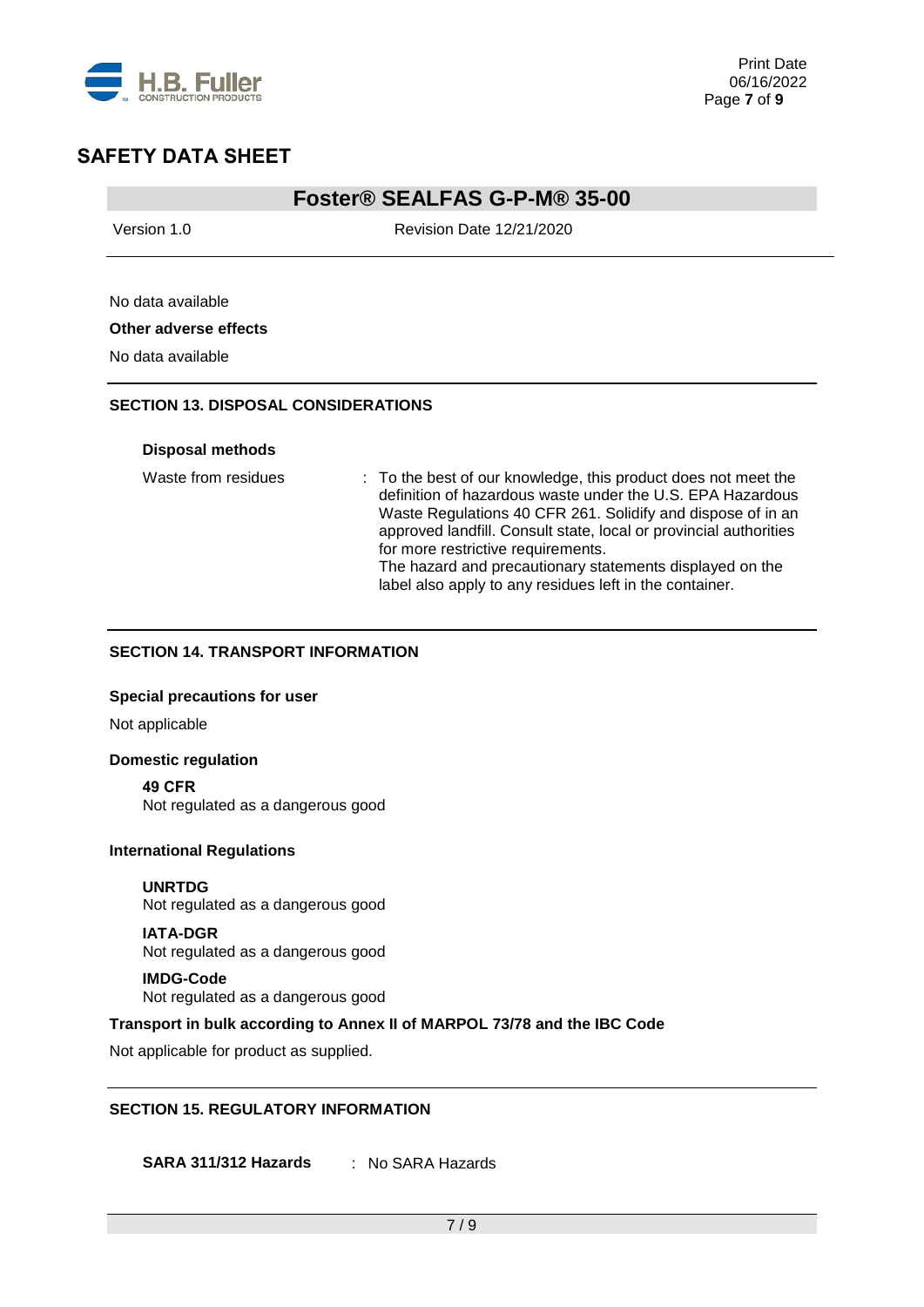

| Foster <sup>®</sup> SEALFAS G-P-M® 35-00                                                                           |                                                                                                                                                                                                                                                                                                                                                                                                                                                                                                                                                                                                                                                                          |
|--------------------------------------------------------------------------------------------------------------------|--------------------------------------------------------------------------------------------------------------------------------------------------------------------------------------------------------------------------------------------------------------------------------------------------------------------------------------------------------------------------------------------------------------------------------------------------------------------------------------------------------------------------------------------------------------------------------------------------------------------------------------------------------------------------|
| Version 1.0                                                                                                        | <b>Revision Date 12/21/2020</b>                                                                                                                                                                                                                                                                                                                                                                                                                                                                                                                                                                                                                                          |
| <b>SARA 302</b>                                                                                                    | : This material does not contain any components with a section 302<br>EHS TPO.                                                                                                                                                                                                                                                                                                                                                                                                                                                                                                                                                                                           |
| <b>SARA 313</b>                                                                                                    | : This material does not contain any chemical components with known<br>CAS numbers that exceed the threshold (De Minimis) reporting levels<br>established by SARA Title III, Section 313.                                                                                                                                                                                                                                                                                                                                                                                                                                                                                |
| <b>Clean Air Act</b>                                                                                               |                                                                                                                                                                                                                                                                                                                                                                                                                                                                                                                                                                                                                                                                          |
| $61)$ :                                                                                                            | The following chemical(s) are listed as HAP under the U.S. Clean Air Act, Section 112 (40 CFR                                                                                                                                                                                                                                                                                                                                                                                                                                                                                                                                                                            |
| ethylene glycol                                                                                                    | $107 - 21 - 1$                                                                                                                                                                                                                                                                                                                                                                                                                                                                                                                                                                                                                                                           |
| <b>US State Regulations</b>                                                                                        |                                                                                                                                                                                                                                                                                                                                                                                                                                                                                                                                                                                                                                                                          |
| <b>California Prop 65</b>                                                                                          | Please contact Supplier for more information.                                                                                                                                                                                                                                                                                                                                                                                                                                                                                                                                                                                                                            |
| <b>TSCA</b><br><b>DSL</b><br><b>AICS</b><br><b>ENCS</b><br><b>KECI</b><br><b>PICCS</b><br><b>IECSC</b><br>(Taiwan) | The ingredients of this product are reported in the following inventories:<br>All substances listed as active on the TSCA inventory<br>All components of this product are on the Canadian DSL<br>On the inventory, or in compliance with the inventory<br>On the inventory, or in compliance with the inventory<br>On the inventory, or in compliance with the inventory<br>On the inventory, or in compliance with the inventory<br>On the inventory, or in compliance with the inventory<br>Inventories LegendTSCA (USA), DSL (Canada), REACH(Europe), AICS (Australia), NZIoC<br>(New Zealand), ENCS (Japan), KECI (Korea), PICCS (Philippines), IECSC (China), TWINV |

### **SECTION 16. OTHER INFORMATION**

Prepared by: Global Regulatory Department - phone: 1-651-236-5842 - email: msds.request@hbfuller.com